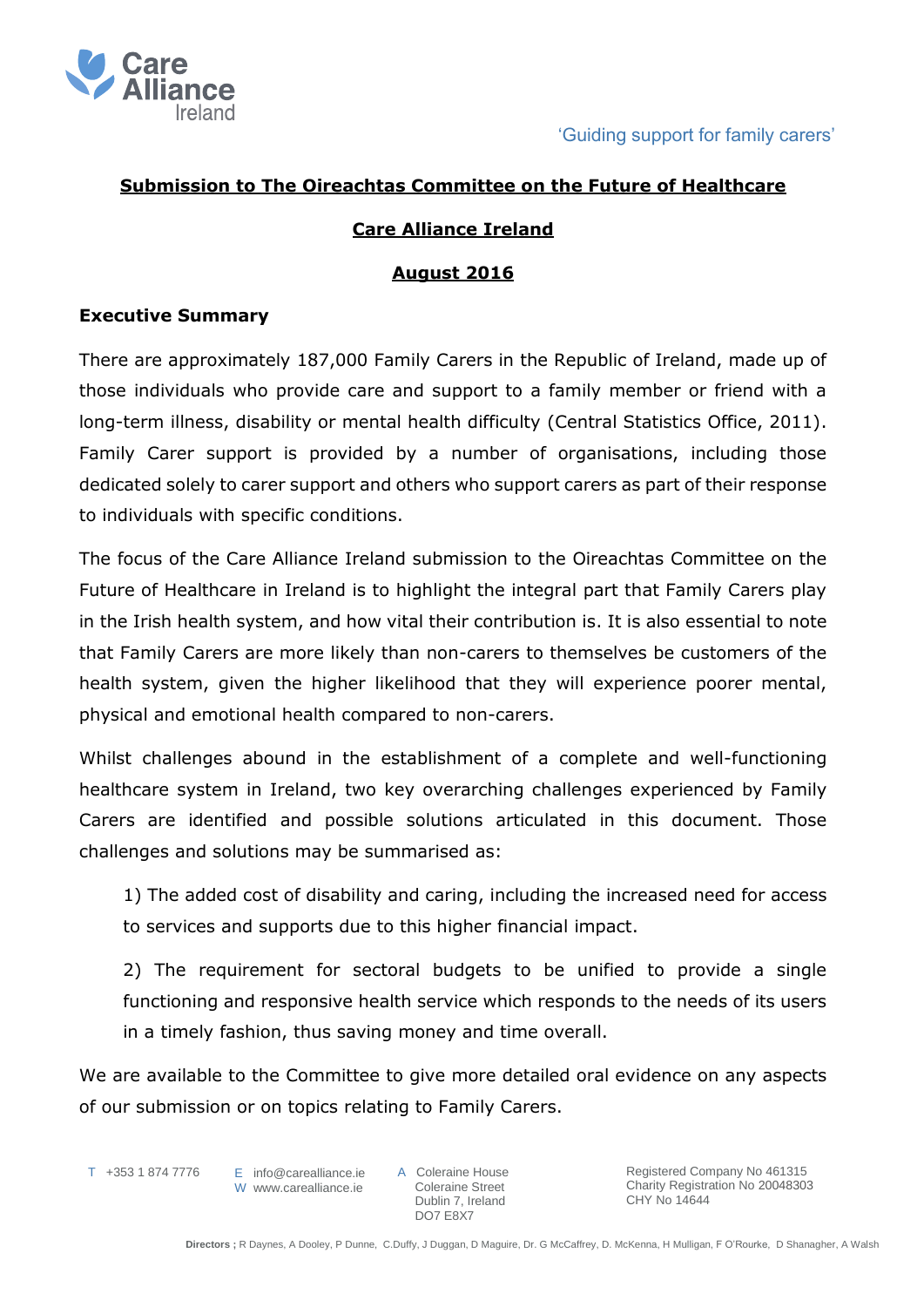

### **Introduction**

There are approximately 187,000 Family Carers in the Republic of Ireland, being those individuals who provide care and support to a family member or friend with a long-term illness, disability or mental health difficulty (Central Statistics Office, 2011). Family Carer support is provided by a number of organisations, including those dedicated solely to carer support and other organisations who support carers as part of their response to individuals with specific conditions. The need for Family Carers to provide support to people in the home is continuing to grow both in Ireland and internationally, and will continue to do so over the coming years. A number of factors are at play, including increasing life expectancy, an ageing population, declining family size and higher rates of labour market participation by women. Census 2011 data point to a significant increase in the number of those providing unpaid care in the home, with a particular growth in the number of older carers (Central Statistics Office, 2012). The ongoing significant increase in Family Care provision, which we expect to continue to be borne out in data from Census 2016, points to an ageing population with an overall increase in care needs.

The cost of the State providing the same level of care as that provided by Family Carers is estimated to be between  $€2.5$  billion and  $€4$  billion annually (Care Alliance Ireland, 2015). As government policy on community-based care strengthens, so too does the requirement for Family Carers to provide care to relatives in the home. In addition, it is clear that the primary desire of people who need care is to receive that care in their own home and community (Donnelly, O'Brien, Begley, & Brennan, 2016). One of the key challenges for health provision in Ireland going forward is to support this majority of individuals who wish to receive care from a family member in their own home, and to support that family member in their responsibilities.

However, it could be strongly argued that at present various governmental policies are in direct conflict with each other. On the one hand, the focus has been on developing supports for Family Carers with respect to the actions contained in the National Carers' Strategy (Department of Health, 2012) and the Programme for Government (Government of Ireland, 2016). On the other hand, there has been a clear priority to increase the availability of and funding for residential care via the Fair Deal Scheme,

T +353 1 874 7776

E info@carealliance.ie W www.carealliance.ie A Coleraine House Coleraine Street Dublin 7, Ireland DO7 E8X7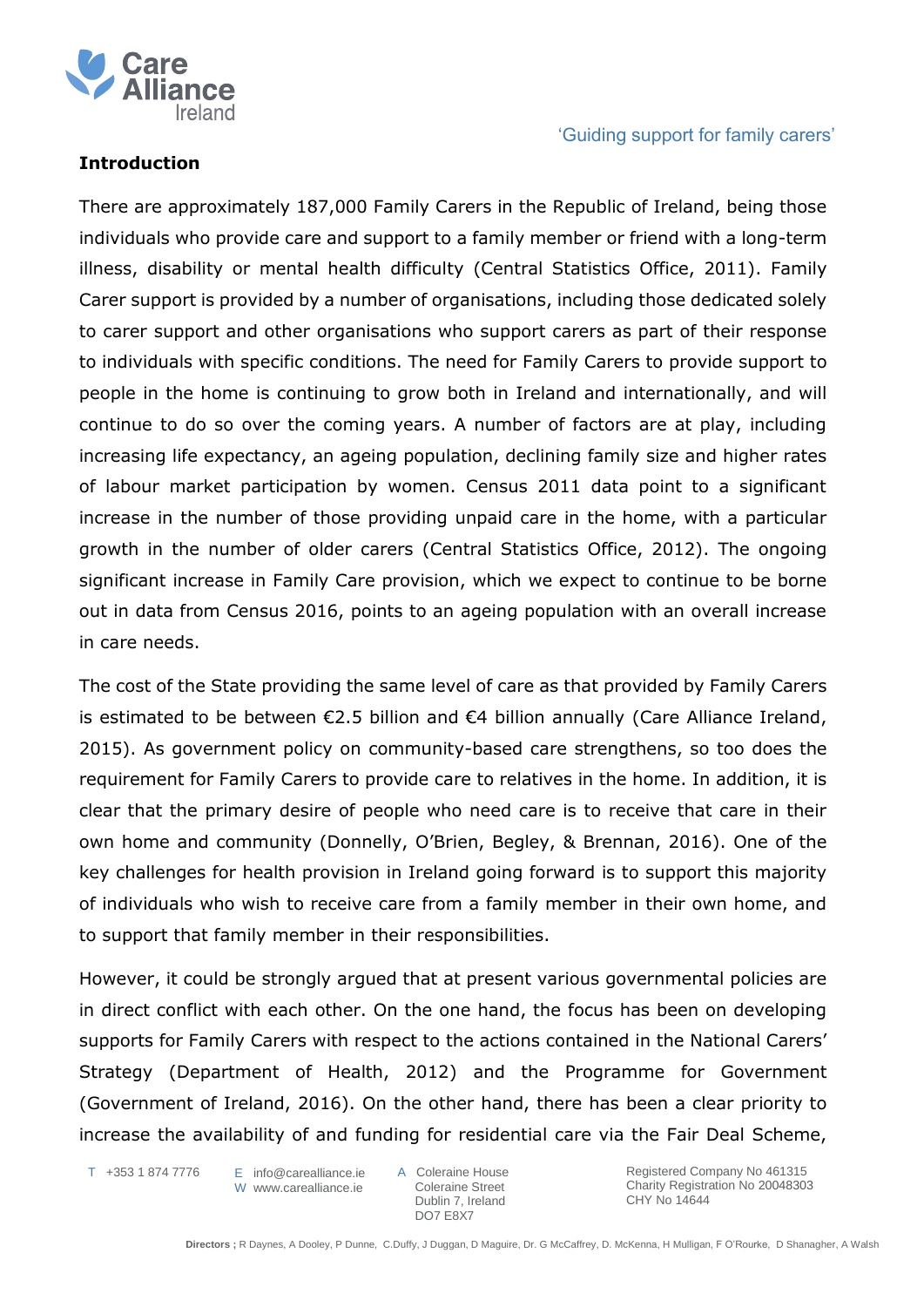

corresponding with a decrease in availability of home care supports (when accounting for demographic changes) (Care Alliance Ireland, 2016a; Donnelly et al., 2016).

Providing care can be enriching and rewarding when expectations placed on Family Carers are reasonable and adequate supports are provided. Research evidence has identified the satisfaction that Family Carers may feel in being able to support the people they care about (Brand, Barry, & Gallagher, 2016). It is, however, crucial that they are given adequate assistance to sustain them in their role. Caring can also be a source of burden and stress. Whilst care to a loved one may be willingly given, there can be costs to many aspects of the Family Carer's life, including emotional, physical, social and financial costs.

Family Carers experience significant impacts due the nature of their caring role. Family Carers are much less likely to rate themselves in good health than are non-carers (O'Sullivan, 2008), and are more likely to experience both poor physical (O'Sullivan, 2008; Stokes, 2010; The Carers Association of Ireland & Royal College of Psychiatrists, 2009) and poor mental health (OECD, 2011; O'Sullivan, 2008). Recent (2015) work in the UK has found that up to 20% of Family Carers consider themselves to have a mental health condition, with 15% considering themselves to have a condition which limits basic physical activity (Tinder Foundation, 2015).

However, Family Carers are in many ways unique consumers of health services, as they are not only "patients", but also function as carers and patient advocates for their loved ones. As such, ensuring a robust and well-functioning health service, which takes accounts of these multi-faceted issues, is critical.

This submission focuses on articulating the key needs of Family Carers, which in many ways are unique to that cohort of individuals. This submission also articulates some of the challenges and possible solutions.

T +353 1 874 7776

E info@carealliance.ie W www.carealliance.ie

A Coleraine House Coleraine Street Dublin 7, Ireland DO7 E8X7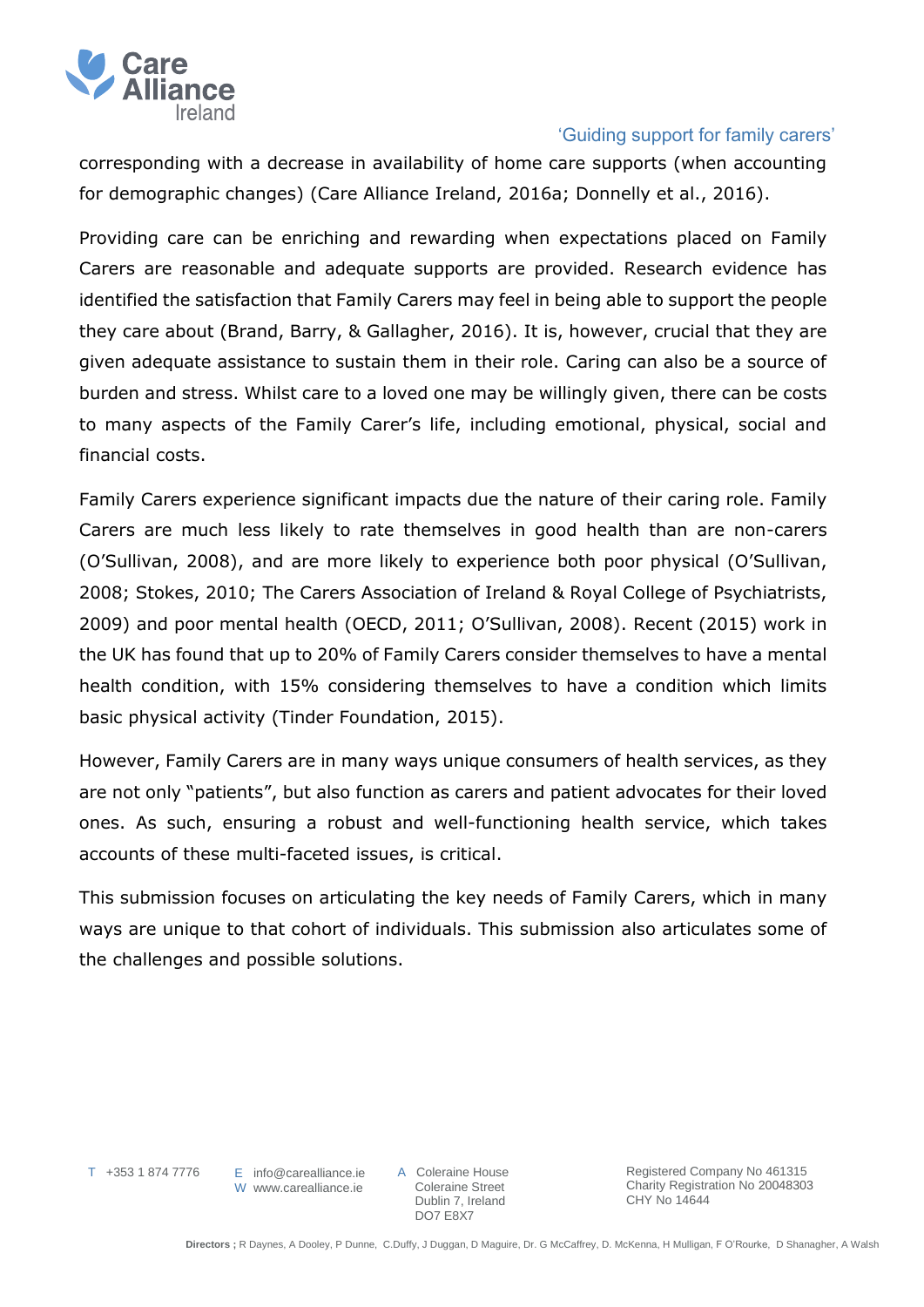

# **Key Issues for Family Carers**

### 1) The Cost of Disability and Caring

According to research published recently, the estimated economic cost of adult disability is between 35.4% of income (or about €207 per week) and 54.5% (or €276 per week) on average (Cullinan, 2015). These figures highlight the amount of money that disabled households at median income levels need in order to have the same standard of living as a similar non-disabled household.

In multiple studies Family Carers have been identified as far more likely to experience poverty than other sectors of society (Carers UK, 2011; OECD, 2011), with the impacts of providing significant levels of care clear. Recent Irish research discovered that 64% of Family Carers to an individual with a neurological condition reported a significant fall in family income since the onset of the condition (Neurological Alliance of Ireland, 2014). There is evidence that the additional costs of caring for someone include higher waste and water charges, increased heating and lighting bills (due to the use of specialised health equipment) and the cost of specialised aids and appliances, all of which add to the financial burden.

Member organisations of Care Alliance Ireland have given us details of instances where families have been forced to use up savings and large percentages of weekly incomings to provide for such items, due to the fact that the Department of Health and HSE budgets do not provide help with such costs, or due to increased waiting lists.

## 2) Access to Vital Health Services and Supports

Family Carers act as advocates for those they care for, and often face an uphill battle to access the vital supports and services which, if available, would enable them to care for their loved one with dignity at home<sup>1</sup>. As discussed at the beginning of this submission, Family Carers in Ireland provide an estimated €4 billion worth of care annually, significantly reducing the State's outlay in 1-to-1 care costs. However, Family Carers are rarely trained professionals, and in order for their loved ones to remain at home (which, as discussed, is overwhelmingly the wish of the majority of people

T +353 1 874 7776

 $\overline{a}$ 

E info@carealliance.ie W www.carealliance.ie A Coleraine House Coleraine Street Dublin 7, Ireland DO7 E8X7

 $1$  These services/supports include adequate home care, respite care, aids, appliances, mental health support, etc.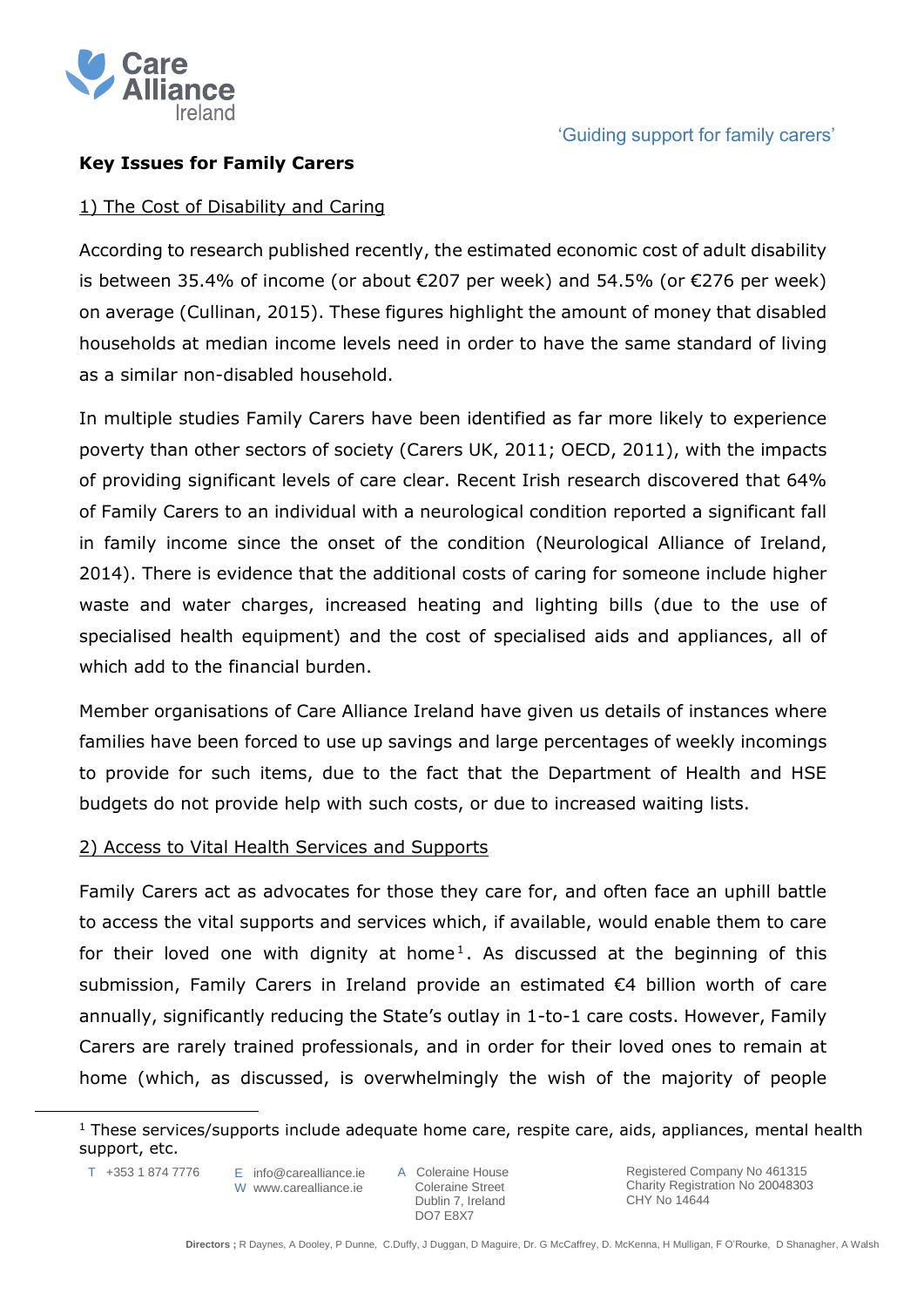

receiving care (Donnelly et al., 2016)), Family Carers need these supports to be readily available. Unfortunately, they are not always available or available at adequate levels in the current formulation of the health service.

In the case of Home Care Packages (recently the topic of a number of comprehensive research and briefing documents (Care Alliance Ireland, 2016a; Donnelly et al., 2016), it is clear that at the most basic level, investment in the scheme is not sufficient to meet current needs. The HSE spent 3% less on home care in 2015 (€320 million) than it did in 2008 (€331 million), despite a 25% increase in the population aged over 65 years over the same period (Donnelly et al., 2016). People are finding it increasingly difficult to access appropriate Home Care Packages for their loved ones, and there is wide disparity in relation to availability at local level. Our figures suggest that an additional resourcing of €31m over and above current published targets would simply reach the *2011* target level of public provision of home care per person aged 65+. In order to reach 2008 targets, an additional €72 million would be required in 2016, rising to €116m in 2019 (Care Alliance Ireland, 2016a, 2016b).

This is an illustrative example of the challenges facing Family Carers in relation to accessing services and supports. Similar examples can be found in the areas of respite, accessing suitable residential care (for loved ones with and without intellectual disability or cognitive impairments), accessing speech and language therapy, physiotherapy, occupational therapy, etc. The scope of this submission does not allow for more detail; however, many concrete examples of carers' experiences are available from our member organisations, such as Family Carers Ireland<sup>2</sup>.

### 3) Focus on Wellbeing not on Illness

As outlined above, Family Carers can experience serious health consequences arising from their caring role (O'Sullivan, 2008; Stokes, 2010; The Carers Association of Ireland & Royal College of Psychiatrists, 2009; Tinder Foundation, 2015). These health issues are exacerbated by a healthcare system which in practice focuses on illness rather than wellness. Many Family Carers have experienced being told that the person they care for

T +353 1 874 7776

 $\ddot{\phantom{a}}$ 

E info@carealliance.ie W www.carealliance.ie

A Coleraine House Coleraine Street Dublin 7, Ireland DO7 E8X7

<sup>2</sup> <http://familycarers.ie/about-us/carers-stories/>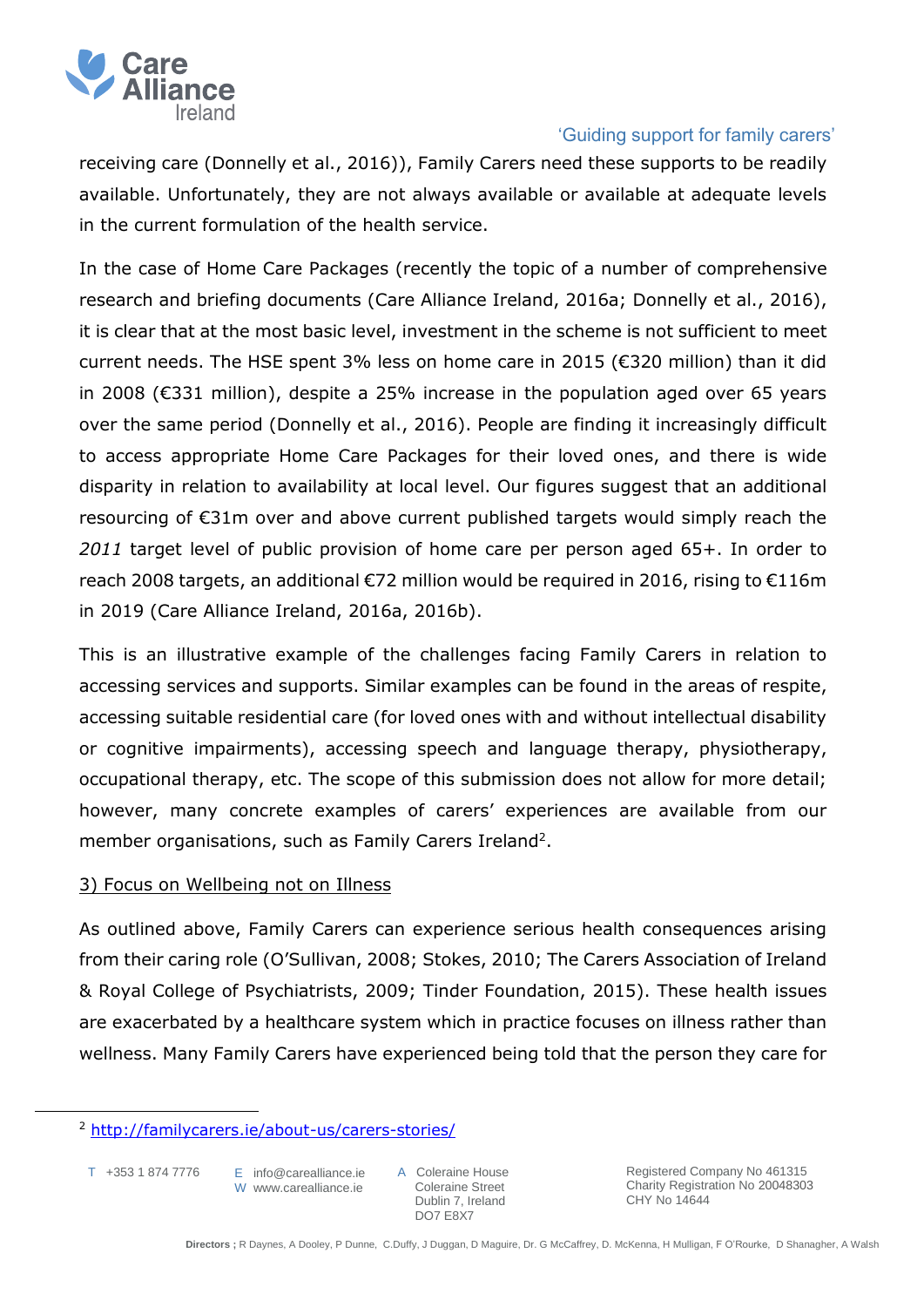

is not "ill" enough or "disabled" enough to avail of supports and services which would ensure they continue to live as independent a life as possible. Often families have no choice but to wait until their loved one is debilitated in some way before they can access these supports. Moving from a focus on illness to a focus on wellness enables supports to be put in place at an earlier stage of the ageing or illness process, ensuring that small, short-term outlay translates to increased savings in the long term.

A good example of this is highlighted in the case study of "Joan"<sup>3</sup>, an older lady who was expected to need long-term care as she was unsteady on her feet and unable to care for herself. Before entering the long-term care which her family thought was inevitable, Joan was able to access two weeks of respite and rehabilitation, and along with a small allowance of two hours of home care over five days a week, has remained happily in her own home. It is clear that the short-term expense of two weeks of respite and rehabilitation, coupled with a relatively modest allocation of home care hours (at a cost of approximately  $\epsilon$ 40 per week<sup>4</sup>), has drastically improved the lives of Joan and her family, and saved the State thousands of euros by avoiding her entry into longterm care at a cost of upwards of  $E$ 1000 per week<sup>5</sup>.

In addition to the focus on wellness for the person receiving care, it is vital that any new health plan includes steps to ensure that the wellness of Family Carers is prioritised. Family Carers cannot continue to care indefinitely without access to respite, time off, appropriate health interventions, etc. A key step towards ensuring that Family Carers' own health and wellness needs are met is to ensure that, when rolled out nationally, the recommendations for Family Carers who have been assessed as having a specific need in a Carers Needs Assessment have a right to support for that need.

An example of such a system is in place in the UK. The Care Act 2014 (Government of the United Kingdom, 2015) lays out specific criteria for assessment and eligibility for

T +353 1 874 7776

 $\ddot{\phantom{a}}$ 

E info@carealliance.ie W www.carealliance.ie

A Coleraine House Coleraine Street Dublin 7, Ireland DO7 E8X7

<sup>&</sup>lt;sup>3</sup> This case study is included in the report entitled "'I'd prefer to stay at home but I don't have a choice.' Meeting older people's preference for care: Policy, but what about practice?*"* (Donnelly, O'Brien, Begley, & Brennan, 2016; p33). 4 See figures in "Briefing Paper 1: Analysis of Home Care Supports Funded by the HSE 2008–2016" (Care Alliance Ireland, 2016a).

<sup>&</sup>lt;sup>5</sup> See figures in "Nursing Homes Support Scheme Maximum Agreed Prices with Private and Voluntary Nursing Homes", available on the HSE website and updated July 2016 (Health Service Executive, 2016b).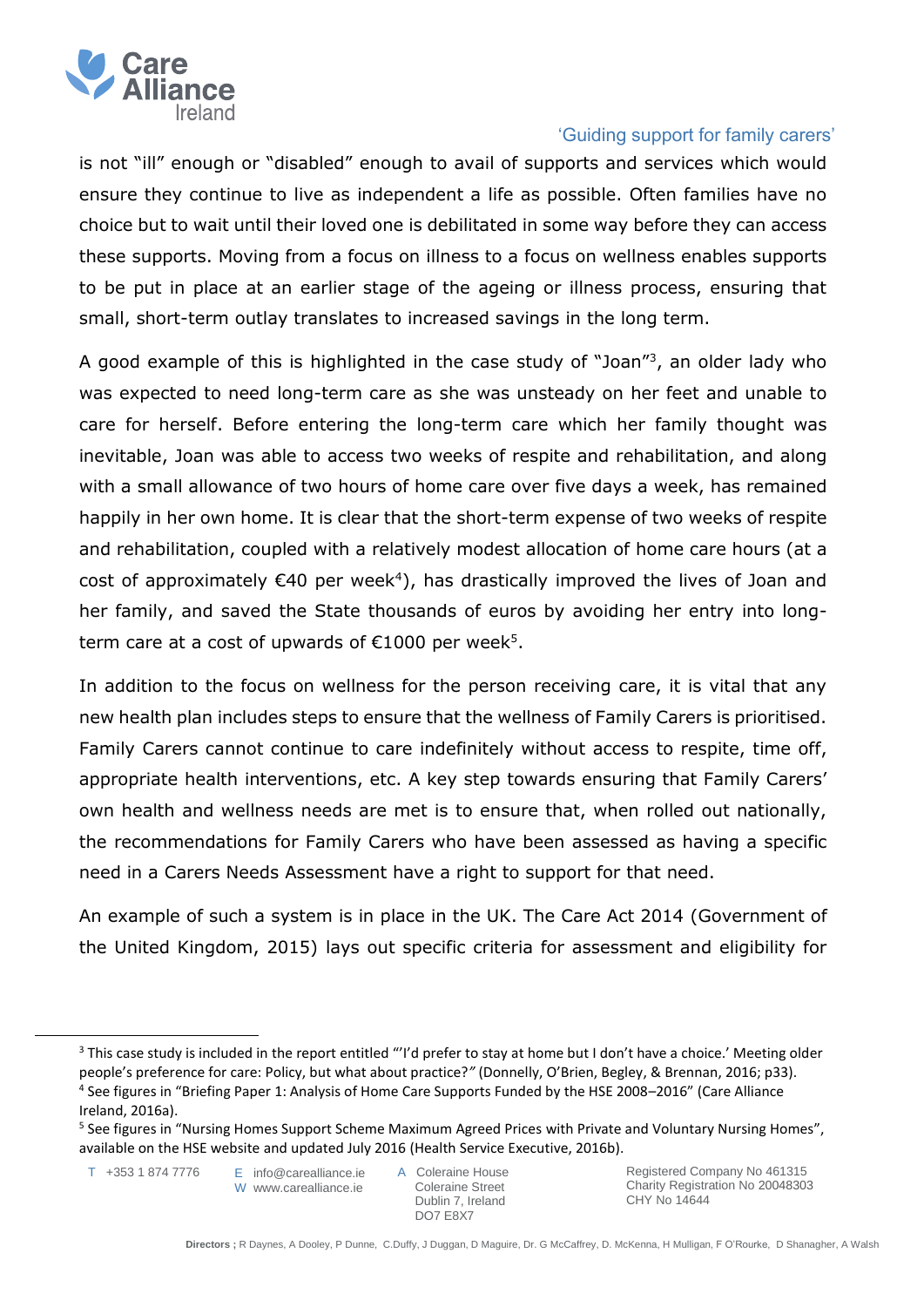

support arising from a Needs Assessment. This Act focusses on "wellbeing", as outlined above.

### **Key Strategy Issues**

### 1) Unification of Sectoral Budgets

One of the key difficulties which Family Carers and those they care for face is the fragmented nature of funding of health services by the State. Currently, there are multiple discrete funding streams which should interact seamlessly along the journey of care for an individual; however, it is increasingly becoming clear that this is simply not the case. A person receiving care can easily become "stuck" at the interaction points, causing a disruption to their journey through the system. Care Alliance Ireland has become aware, through consultation and discussion with member organisations, of a number of these sticking points. We are aware from concrete examples of the challenges this creates for families. Not only do these "sticking points" create tangible periods of distress and difficulty for families, but they also put undue pressure on the various budgets.

A prime example, introduced above, is the case of Joan, taken from the report into home care by Donnelly et. al. (2016). Joan's preference was for care in her own home, which was the most economical option, and the preference of all involved; the cost was approximately €40 per week. A long-term care placement for Joan, in the absence of this modest home care, could have cost upwards of €1000 per week. It is clear where the best budgetary use in this instance lay.

Likewise, attention can be drawn to a recent (August 2016) individual case highlighted in the media of a woman in Co. Mayo who had been admitted to hospital with a fractured pelvis and was ready for discharge. However, funds were not available within the community care budget and so she has remained in an acute setting for over 300 days, at a total cost of approximately €280,000 (Crawford, 2016). Discharging her with the full home care package she had been approved for would have cost €16,000 in the same timeframe. Care Alliance Ireland is aware of similar cases which are costing the HSE multiples of thousands from the acute health budget, yet where the individuals involved cannot be discharged into the community or into the disability sector as those budgets

T +353 1 874 7776

E info@carealliance.ie W www.carealliance.ie

A Coleraine House Coleraine Street Dublin 7, Ireland DO7 E8X7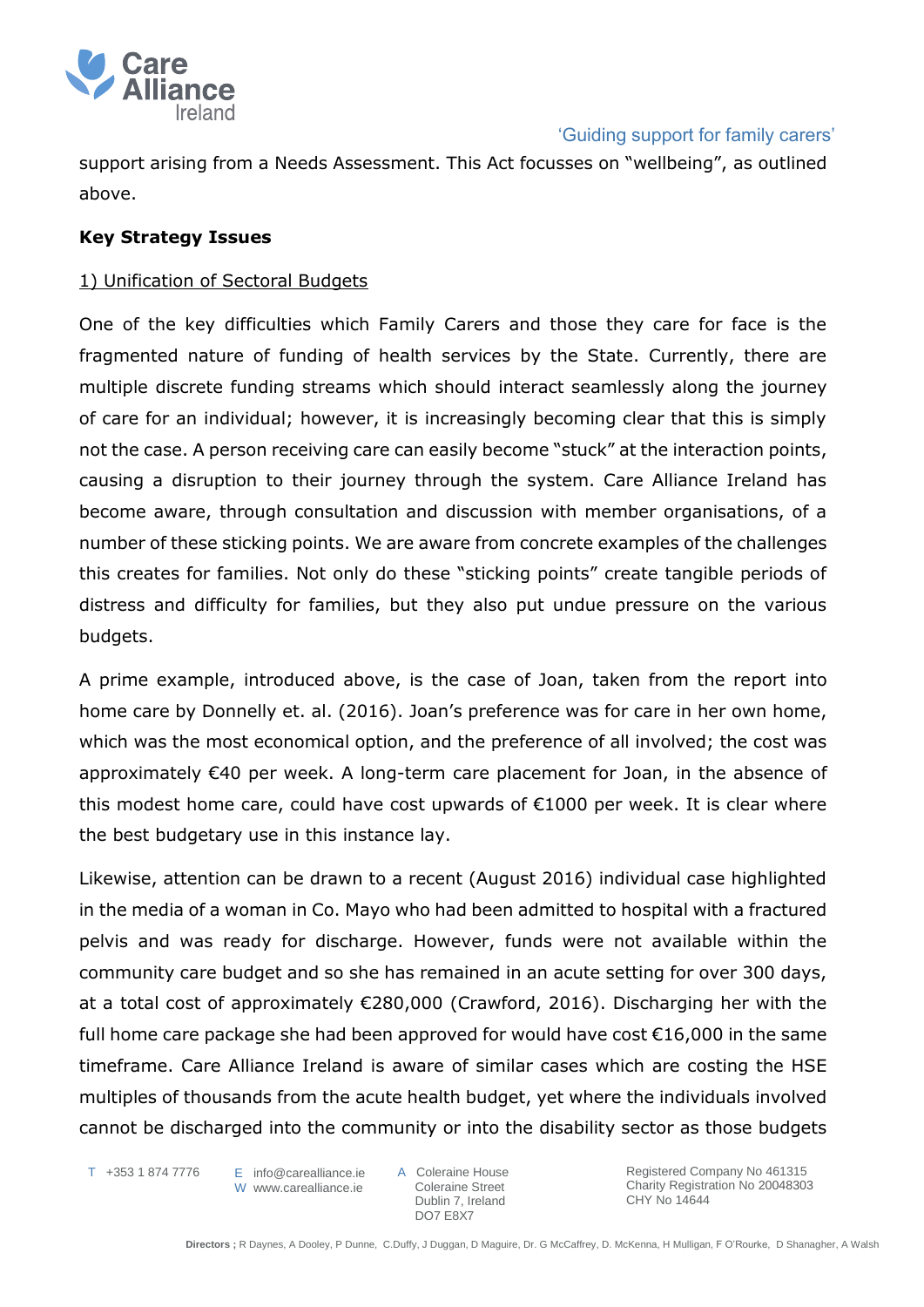

cannot supply the correct support. Flexibility between sectoral budgets is crucial for a streamlined and cost-effective health service which can meet the needs of individual patients and their Family Carers. Anecdotal evidence shows that even when care recipients do enter long-term or acute hospital care, the "carer burden" does not significantly diminish, and may in fact increase, due to the need for support in dealing with medical staff, the need for the Family Carer to communicate information which only he/she may be able to supply.

We welcome recent moves towards the provision of home care on a statutory basis, a standalone flexible and responsive system which reflects current (and also preferred future policy) of enabling people to remain in, and receive care in, their own homes and communities. This element is crucial to a health system which truly acknowledges the contribution of older people and their Family Carers.

#### 2) Funding a New System

We understand that the funding of such a new system, which ensures equal access to all regardless of ability to pay, will not be easy. However, as the possibility of people either needing care or having to provide care to a loved one increases with our increasing population age profile, it is clear that a functioning and responsive health system and related policies which patients can rely on as they age or as they develop a mental health condition or disability is crucial. This is an issue which cuts across age, gender, social class and income, and as such is best achieved via a system of increased taxation.

A single GP visit in Ireland costs on average €50. Reports indicate that Family Carers may allow their own health to worsen due to the cost of accessing healthcare, and instead prioritise the costs of care provision. Whilst many Family Carers may hold a medical card or a GP visit card, there are many who do not. As discussed, these are individuals who may be significantly worse off than their contemporaries, both in health and financial terms, because of their caring responsibilities. One immediate recommended policy change would be to provide all full-time Family Carers with a medical card. This could be implemented at a modest enough cost. At the minimum, this cohort should be prioritised in consideration of the further expansion of free GP

T +353 1 874 7776

E info@carealliance.ie W www.carealliance.ie A Coleraine House Coleraine Street Dublin 7, Ireland DO7 E8X7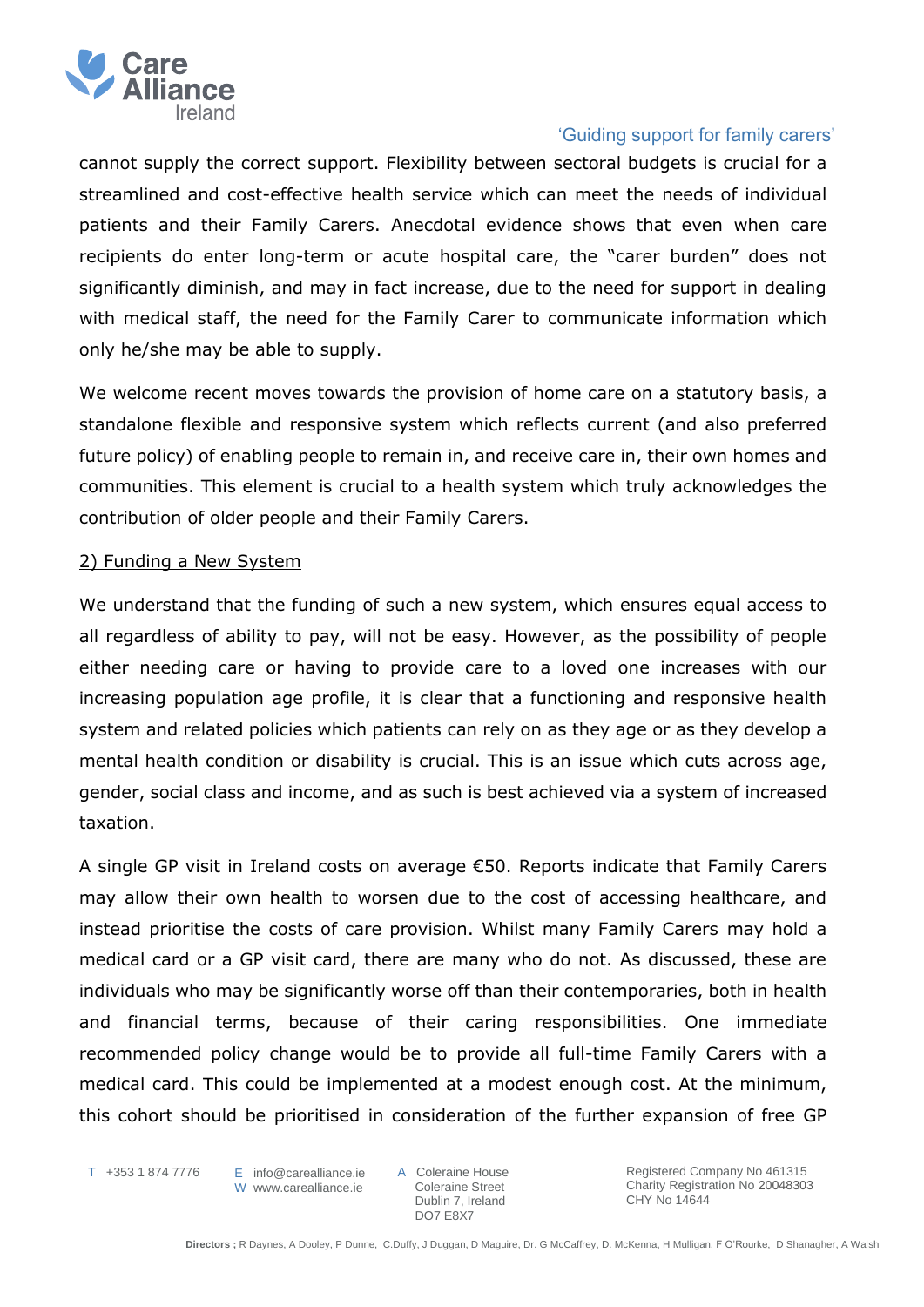

care. In the long term, a system of Universal Health Care, free at point of use, should be considered.

### **Conclusion**

This document has outlined some of the key issues which face Family Carers and their loved ones in relation to health policy and provision in Ireland. The focus of the document has been to illustrate the vital need to include the issues which Family Carers see as concerns and which impact their role as Family Carers. It bears repeating that Family Carers contribute up to  $\epsilon$ 4 billion worth of care every year – which is equivalent to about one-third of the entire HSE budget for 2016 (Health Service Executive, 2016a). Ensuring that these issues are planned for within any evolving integrated health policy is vital to the success of that plan. Without Ireland's 187,000 Family Carers, the health system would be under considerably more strain than it already is in 2016.

We are available to the committee to give more detailed oral evidence on any aspects of our submission or on topics relating to Family Carers.

T +353 1 874 7776

E info@carealliance.ie W www.carealliance.ie

A Coleraine House Coleraine Street Dublin 7, Ireland DO7 E8X7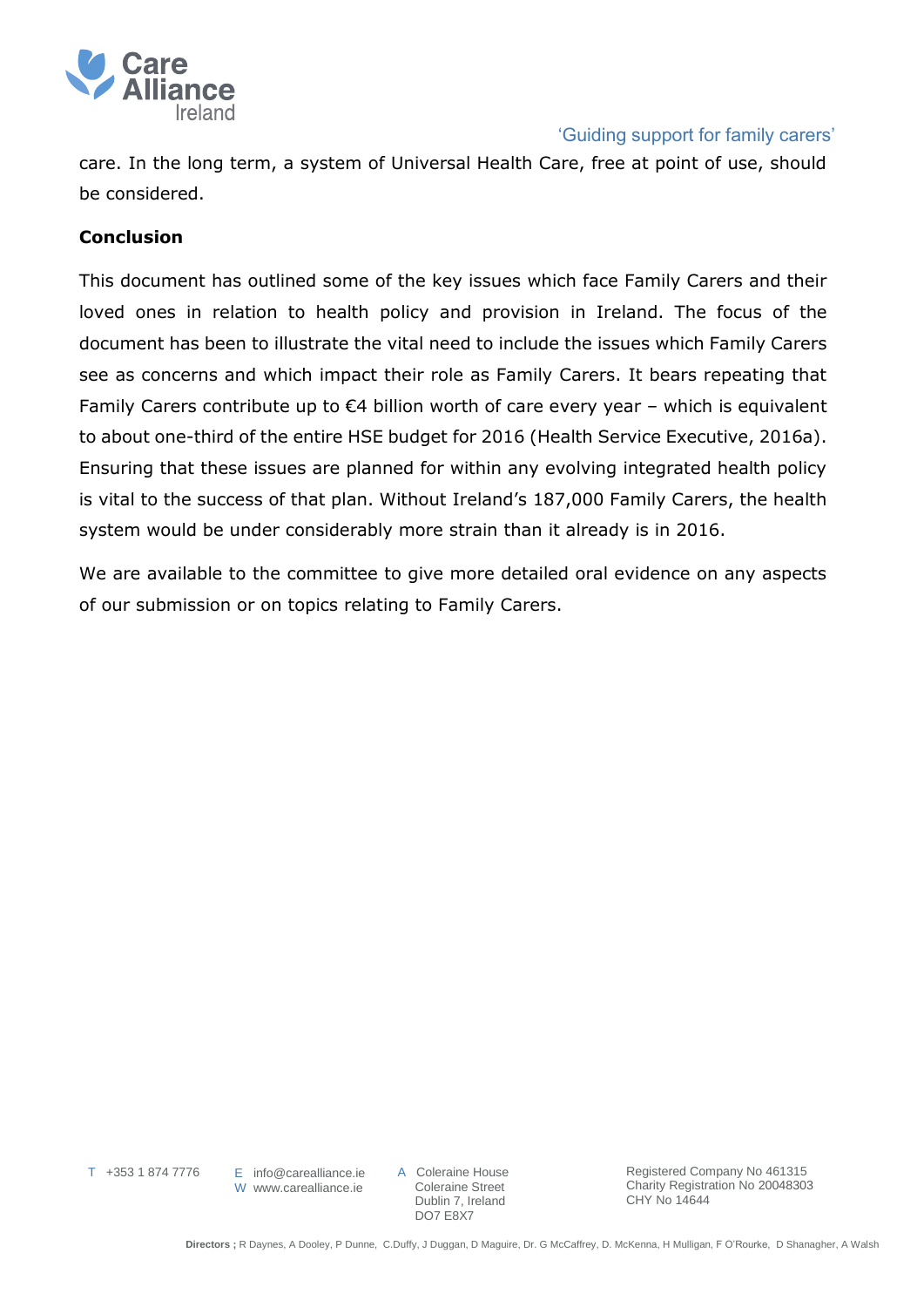

## **Bibliography**

# **Brand, C., Barry, L., & Gallagher, S. (2016).** Social Support Mediates the

Association Between Benefit Finding and Quality of Life in Caregivers. *Journal of* 

*Health Psychology*, *21*, 1126–1136.

**Care Alliance Ireland. (2015).** Family Caring in Ireland.

**Care Alliance Ireland. (2016a).** Analysis of Home Care Supports Funded by the

HSE 2008–2016. Care Alliance Ireland. Retrieved from

[http://carealliance.ie/userfiles/file/Briefing%20Paper%201%20%3B%20An%20Analys](http://carealliance.ie/userfiles/file/Briefing%20Paper%201%20%3B%20An%20Analysis%20of%20Home%20Care%20Supports%20Funded%20by%20the%20HSE%202008-2016%20June%202016.pdf)

[is%20of%20Home%20Care%20Supports%20Funded%20by%20the%20HSE%202008](http://carealliance.ie/userfiles/file/Briefing%20Paper%201%20%3B%20An%20Analysis%20of%20Home%20Care%20Supports%20Funded%20by%20the%20HSE%202008-2016%20June%202016.pdf)

[-2016%20June%202016.pdf](http://carealliance.ie/userfiles/file/Briefing%20Paper%201%20%3B%20An%20Analysis%20of%20Home%20Care%20Supports%20Funded%20by%20the%20HSE%202008-2016%20June%202016.pdf)

**Care Alliance Ireland. (2016b).** Pre-Budget Submission for Budget 2017:

Recognising and Respecting Family Carers in Ireland as Key Partners in Care. Care

Alliance Ireland. Retrieved from

[http://carealliance.ie/userfiles/file/Care%20Alliance%20Ireland%20Pre-](http://carealliance.ie/userfiles/file/Care%20Alliance%20Ireland%20Pre-Budget%20Statement%20-%20Budget%202017.pdf)

[Budget%20Statement%20-%20Budget%202017.pdf](http://carealliance.ie/userfiles/file/Care%20Alliance%20Ireland%20Pre-Budget%20Statement%20-%20Budget%202017.pdf)

**Carers UK. (2011).** The Cost of Caring: How money worries are pushing carers to

breaking point. Carers UK.

**Central Statistics Office. (2011).** Census 2011.

**Central Statistics Office. (2012).** *Profile 8: Our Bill of Health (Census 2011)*.

Dublin. Retrieved from

[http://www.cso.ie/en/census/census2011reports/census2011profile8ourbillofhealth](http://www.cso.ie/en/census/census2011reports/census2011profile8ourbillofhealth-healthdisabilityandcarersinireland/)[healthdisabilityandcarersinireland/](http://www.cso.ie/en/census/census2011reports/census2011profile8ourbillofhealth-healthdisabilityandcarersinireland/)

T +353 1 874 7776

E info@carealliance.ie W www.carealliance.ie

A Coleraine House Coleraine Street Dublin 7, Ireland DO7 E8X7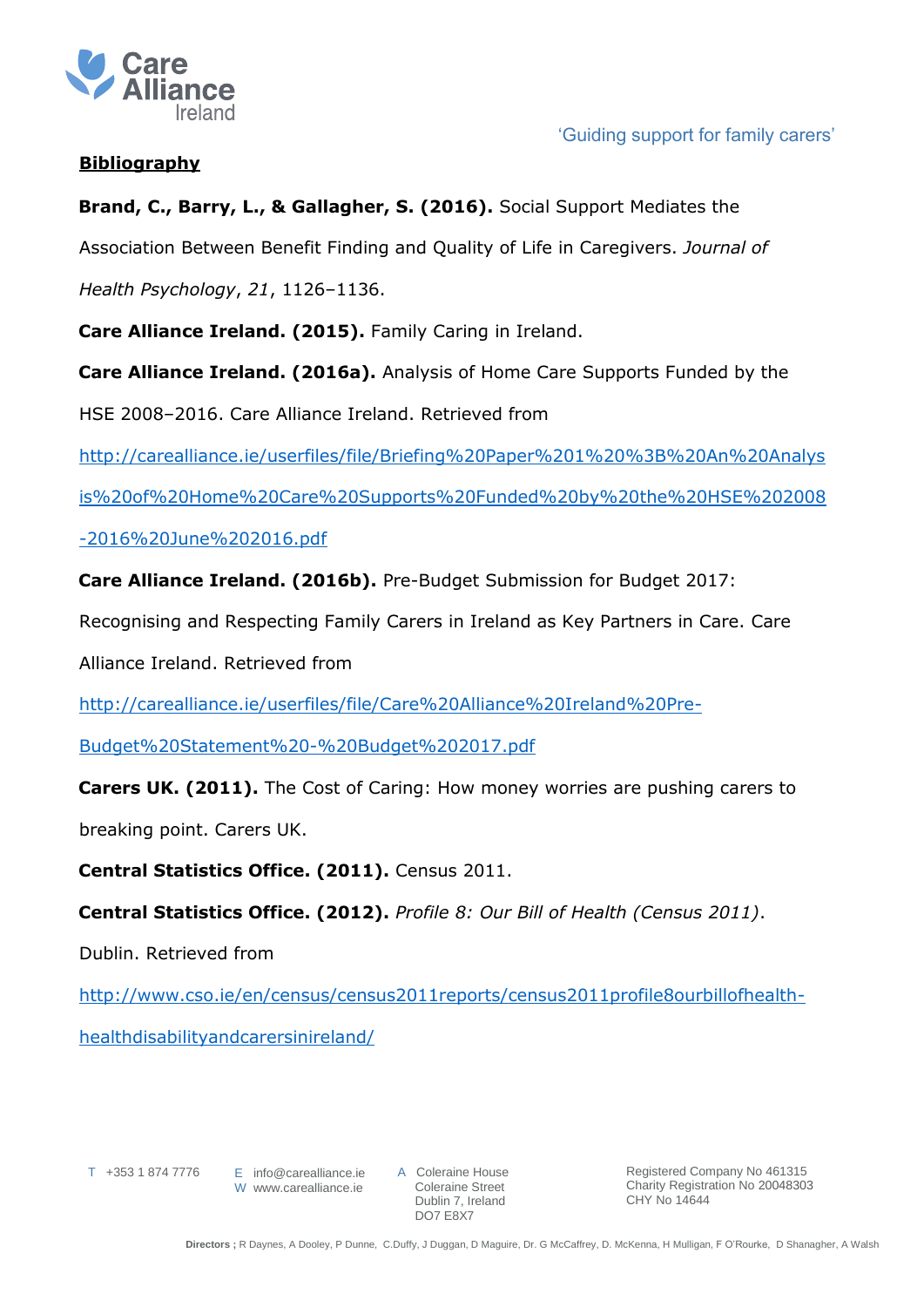

**Crawford, C. (2016, October 8).** Woman (92) kept in hospital over lack of "home care". *Irish Independent*. Ireland. Retrieved from [http://www.independent.ie/irish](http://www.independent.ie/irish-news/health/woman-92-kept-in-hospital-over-lack-of-home-care-34953639.html)[news/health/woman-92-kept-in-hospital-over-lack-of-home-care-34953639.html](http://www.independent.ie/irish-news/health/woman-92-kept-in-hospital-over-lack-of-home-care-34953639.html) **Cullinan, J. (2015).** The Economic Costs of Disability for Families. *Frontline: The* 

*Irish Voice of Intellectual Disability* (97). Retrieved from [http://frontline-](http://frontline-ireland.com/economic-costs-disability-families/)

[ireland.com/economic-costs-disability-families/](http://frontline-ireland.com/economic-costs-disability-families/)

**Department of Health. (2012).** The National Carers' Strategy. Department of Health.

**Donnelly, S., O'Brien, M., Begley, E., & Brennan, J. (2016).** "I'd prefer to stay at home but I don't have a choice": Meeting Older People's Preference for Care: Policy, but what about Practice? University College Dublin. Retrieved from

[https://www.ageaction.ie/sites/default/files/aa2c\\_asi2c\\_iasw\\_final\\_research\\_report-](https://www.ageaction.ie/sites/default/files/aa2c_asi2c_iasw_final_research_report-a4-report_lr_for_web_2.pdf)

[a4-report\\_lr\\_for\\_web\\_2.pdf](https://www.ageaction.ie/sites/default/files/aa2c_asi2c_iasw_final_research_report-a4-report_lr_for_web_2.pdf)

**Government of Ireland. (2016).** A Programme for a Partnership Government.

Government of Ireland. Retrieved from

[http://www.merrionstreet.ie/MerrionStreet/en/ImageLibrary/Programme\\_for\\_Partners](http://www.merrionstreet.ie/MerrionStreet/en/ImageLibrary/Programme_for_Partnership_Government.pdf)

[hip\\_Government.pdf](http://www.merrionstreet.ie/MerrionStreet/en/ImageLibrary/Programme_for_Partnership_Government.pdf)

**Government of the United Kingdom**. Care Act 2014 (2015). Retrieved from

<http://www.legislation.gov.uk/ukpga/2014/23/introduction/enacted>

**Health Service Executive. (2016a).** Health Service Executive National Service Plan

2016. HSE. Retrieved from

<https://www.hse.ie/eng/services/publications/serviceplans/nsp16.pdf>

T +353 1 874 7776

E info@carealliance.ie W www.carealliance.ie

A Coleraine House Coleraine Street Dublin 7, Ireland DO7 E8X7